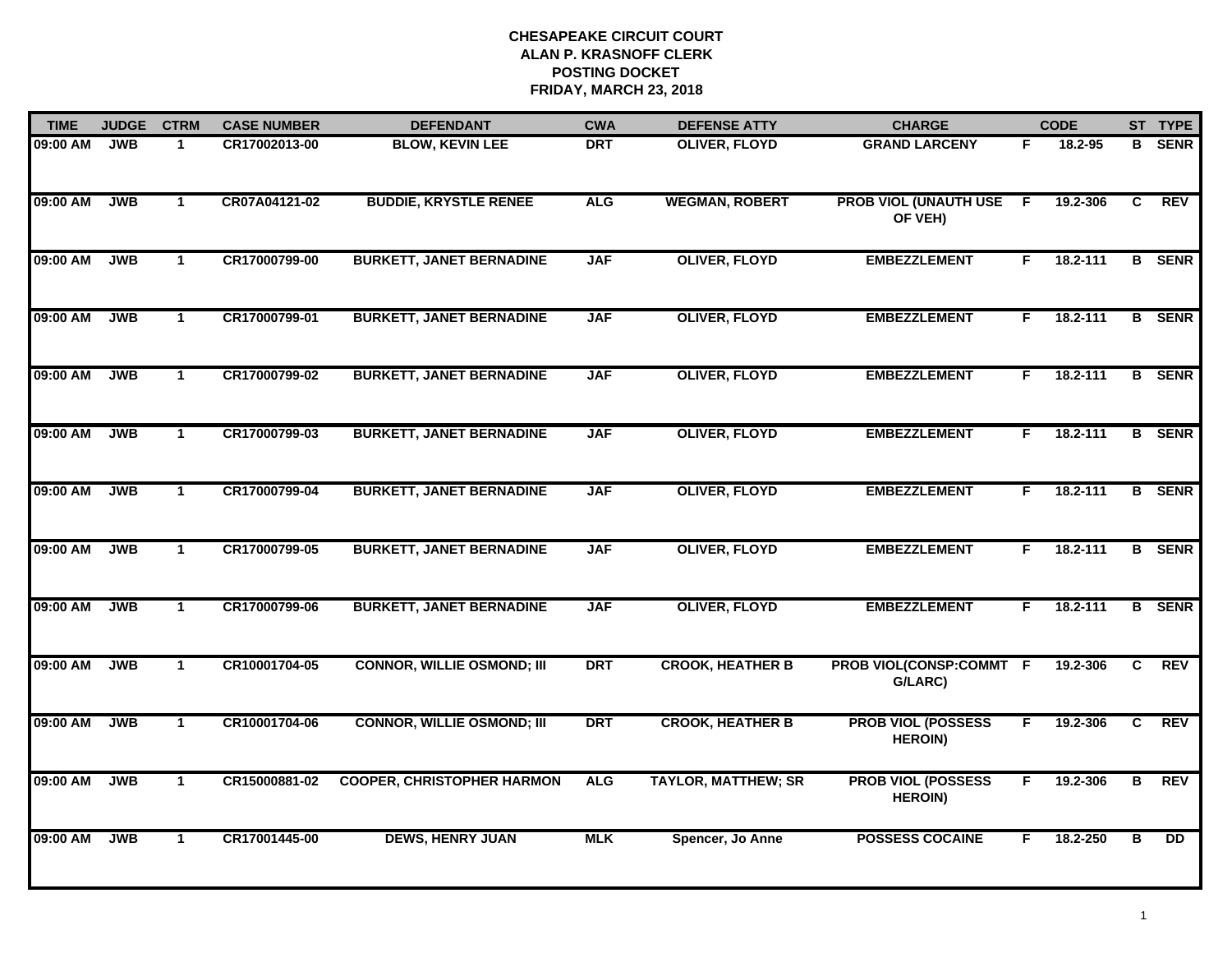| <b>TIME</b> | <b>JUDGE</b> | <b>CTRM</b>  | <b>CASE NUMBER</b> | <b>DEFENDANT</b>                  | <b>CWA</b> | <b>DEFENSE ATTY</b>       | <b>CHARGE</b>                                |    | <b>CODE</b>        |                | ST TYPE       |
|-------------|--------------|--------------|--------------------|-----------------------------------|------------|---------------------------|----------------------------------------------|----|--------------------|----------------|---------------|
| 09:00 AM    | <b>JWB</b>   | 1.           | CR17001445-01      | <b>DEWS, HENRY JUAN</b>           | <b>MLK</b> | <b>SPENCER, JO ANNE</b>   | <b>CCA 1ST OFF (POSS</b><br><b>COCAINE)</b>  |    | $F = 19.2 - 303.3$ |                | <b>REV</b>    |
| 09:00 AM    | <b>JWB</b>   | $\mathbf 1$  | CR17001778-00      | <b>DONNELL, LENNY</b>             | <b>MLK</b> | Ortiz, Kathleen A.        | NONVIOL FELON POSS GUN F<br><b>W/I 10Y</b>   |    | 18.2-308.2         | $\mathbf{C}$   | <b>SENR</b>   |
| 09:00 AM    | <b>JWB</b>   | $\mathbf 1$  | CR05A01085-01      | <b>DUNNING, MORGAN JAY</b>        | <b>BW</b>  | <b>OXENHAM, CARA P</b>    | <b>VIOL PROBATION ON FEL</b><br><b>OFF</b>   | F. | 19.2-306           | C.             | REV           |
| 09:00 AM    | <b>JWB</b>   | $\mathbf{1}$ | CR08001765-01      | <b>DUNNING, MORGAN JAY</b>        | <b>BW</b>  | <b>OXENHAM, CARA P</b>    | <b>VIOL PROBATION ON FEL</b><br><b>OFF</b>   | -F | 19.2-306           | C              | <b>REV</b>    |
| 09:00 AM    | <b>JWB</b>   | $\mathbf 1$  | CR11001680-01      | <b>DUNNING, MORGAN JAY</b>        | <b>BW</b>  | <b>OXENHAM, CARA P</b>    | <b>VIOL PROBATION ON FEL</b><br><b>OFF</b>   | F. | 19.2-306           | C              | <b>REV</b>    |
| 09:00 AM    | <b>JWB</b>   | $\mathbf 1$  | CR17001535-00      | <b>DUNNING, MORGAN JAY</b>        | <b>BW</b>  | <b>OXENHAM, CARA</b>      | <b>HABITUAL OFFENDER</b>                     |    | F B.46.2-357       | C              | <b>SENR</b>   |
| 09:00 AM    | <b>JWB</b>   | $\mathbf{1}$ | CR17001813-00      | <b>EASON, ANTONIO CARLOS</b>      | <b>CEE</b> | <b>FLANDERS, JOSHUA B</b> | <b>GRAND LARCENY</b>                         | F  | 18.2-95            | $\overline{c}$ | <b>REV</b>    |
| 09:00 AM    | <b>JWB</b>   | $\mathbf 1$  | CR17001813-00      | <b>EASON, ANTONIO CARLOS</b>      | <b>CEE</b> | <b>FLANDERS, JOSHUA B</b> | <b>GRAND LARCENY</b>                         | F. | 18.2-95            | $\overline{c}$ | <b>MOT</b>    |
| 09:00 AM    | <b>JWB</b>   | $\mathbf{1}$ | CR17000460-00      | <b>EMERSON, ALEXANDER MICHAEL</b> | <b>MLK</b> | <b>BARLOW, JASON A</b>    | <b>POSSES HEROIN</b>                         | F. | 18.2-250           | C              | DD            |
| 09:00 AM    | <b>JWB</b>   | $\mathbf{1}$ | CR17000460-00      | <b>EMERSON, ALEXANDER MICHAEL</b> | <b>MLK</b> | <b>BARLOW, JASON A</b>    | <b>POSSES HEROIN</b>                         | F. | 18.2-250           | C              | cc            |
| 09:00 AM    | <b>JWB</b>   | $\mathbf{1}$ | CR15001701-02      | <b>GRIFFITH, KEVIN RAY</b>        | <b>JAF</b> | <b>OXENHAM, CARA P</b>    | <b>PROB VIOL (POSSESS</b><br><b>HEROIN)</b>  | F. | 19.2-306           |                | <b>B</b> BOND |
| 09:00 AM    | <b>JWB</b>   | $\mathbf{1}$ | CR13001864-03      | <b>HARRIS, TONY ERIC</b>          | <b>AMF</b> | <b>OXENHAM, CARA P</b>    | <b>PROB VIOL (POSSESS</b><br><b>COCAINE)</b> | F. | 19.2-306           | C              | <b>REV</b>    |
| 09:00 AM    | <b>JWB</b>   | $\mathbf 1$  | CR17001346-01      | <b>HOERL, MICHAEL GARY</b>        | <b>BW</b>  | <b>FLANDERS, JOSHUA B</b> | <b>POSSESS BURGLARY</b><br><b>TOOLS</b>      | F. | 18.2-94            |                | C SENR        |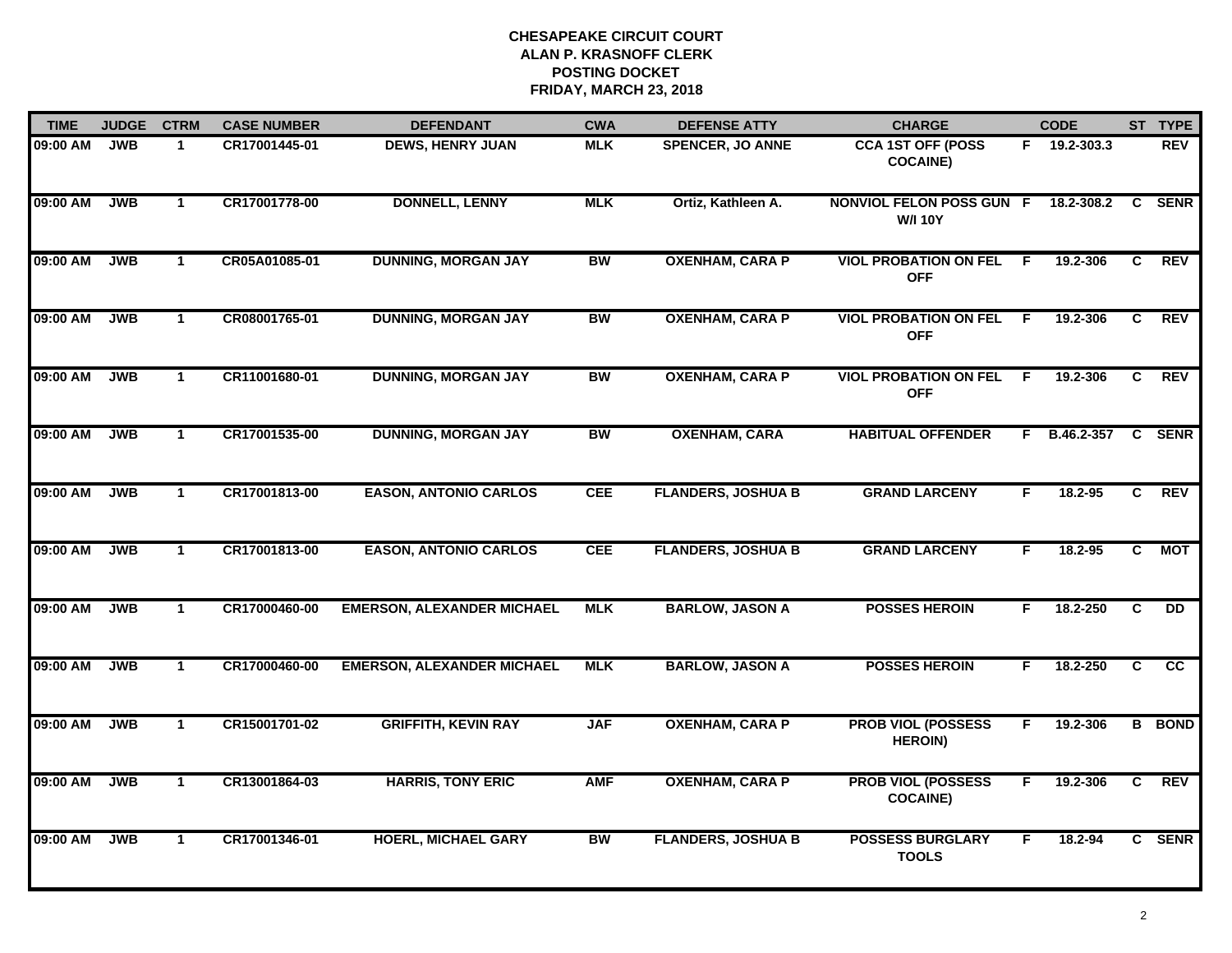| <b>TIME</b> | <b>JUDGE</b> | <b>CTRM</b>  | <b>CASE NUMBER</b> | <b>DEFENDANT</b>            | <b>CWA</b> | <b>DEFENSE ATTY</b>       | <b>CHARGE</b>                                     |    | <b>CODE</b> |                         | ST TYPE         |
|-------------|--------------|--------------|--------------------|-----------------------------|------------|---------------------------|---------------------------------------------------|----|-------------|-------------------------|-----------------|
| 09:00 AM    | <b>JWB</b>   | $\mathbf 1$  | CR17001346-02      | <b>HOERL, MICHAEL GARY</b>  | <b>BW</b>  | <b>FLANDERS, JOSHUA B</b> | <b>TRESPASS ON POSTED</b><br><b>PROPERTY</b>      | м  | 18.2-119    | C.                      | <b>SENR</b>     |
| 09:00 AM    | <b>JWB</b>   | $\mathbf{1}$ | CR17001891-00      | <b>HOERL, MICHAEL GARY</b>  | <b>BW</b>  | <b>OLIVER, FLOYD</b>      | <b>GRAND LARCENY</b>                              | F. | 18.2-95     |                         | C SENR          |
| 09:00 AM    | <b>JWB</b>   | $\mathbf{1}$ | CR17001891-01      | <b>HOERL, MICHAEL GARY</b>  | <b>BW</b>  | <b>OLIVER, FLOYD</b>      | <b>OBTAIN MONEY BY FALSE M</b><br><b>PRETENSE</b> |    | 18.2-178    |                         | C SENR          |
| 09:00 AM    | <b>JWB</b>   | $\mathbf{1}$ | CR17001891-02      | <b>HOERL, MICHAEL GARY</b>  | <b>BW</b>  | <b>OLIVER, FLOYD</b>      | <b>OBTAIN MONEY BY FALSE M</b><br><b>PRETENSE</b> |    | 18.2-178    |                         | C SENR          |
| 09:00 AM    | <b>JWB</b>   | $\mathbf{1}$ | CR17001891-03      | <b>HOERL, MICHAEL GARY</b>  | <b>BW</b>  | <b>OLIVER, FLOYD</b>      | <b>OBTAIN MONEY BY FALSE M</b><br><b>PRETENSE</b> |    | 18.2-178    |                         | C SENR          |
| 09:00 AM    | <b>JWB</b>   | $\mathbf 1$  | CR17001891-04      | <b>HOERL, MICHAEL GARY</b>  | <b>BW</b>  | <b>OLIVER, FLOYD</b>      | <b>OBTAIN MONEY BY FALSE M</b><br><b>PRETENSE</b> |    | 18.2-178    |                         | C SENR          |
| 09:00 AM    | <b>JWB</b>   | $\mathbf{1}$ | CR17001891-05      | <b>HOERL, MICHAEL GARY</b>  | <b>BW</b>  | <b>OLIVER, FLOYD</b>      | <b>OBTAIN MONEY BY FALSE M</b><br><b>PRETENSE</b> |    | 18.2-178    |                         | C SENR          |
| 09:00 AM    | <b>JWB</b>   | $\mathbf 1$  | CR17001891-06      | <b>HOERL, MICHAEL GARY</b>  | <b>BW</b>  | <b>OLIVER, FLOYD</b>      | <b>OBTAIN MONEY BY FALSE M</b><br><b>PRETENSE</b> |    | 18.2-178    |                         | C SENR          |
| 09:00 AM    | <b>JWB</b>   | $\mathbf{1}$ | CR16001100-34      | <b>MEGARO, JULIE MARCIA</b> | <b>KAM</b> | <b>PAULDING, KRISTIN</b>  | <b>POSSESS NORCO</b>                              | F. | 18.2-250    | В                       | DD.             |
| 09:00 AM    | <b>JWB</b>   | $\mathbf{1}$ | CR16001100-37      | <b>MEGARO, JULIE MARCIA</b> | <b>KAM</b> | <b>PAULDING, KRISTIN</b>  | <b>POSSESS NORCO</b>                              | F. | 18.2-250    | в                       | DD.             |
| 09:00 AM    | <b>JWB</b>   | $\mathbf{1}$ | CR16001100-40      | <b>MEGARO, JULIE MARCIA</b> | <b>KAM</b> | <b>PAULDING, KRISTIN</b>  | <b>POSSESS NORCO</b>                              | F. | 18.2-250    | в                       | $\overline{DD}$ |
| 09:00 AM    | <b>JWB</b>   | $\mathbf{1}$ | CR16001100-42      | <b>MEGARO, JULIE MARCIA</b> | <b>KAM</b> | <b>PAULDING, KRISTIN</b>  | <b>POSSESS NORCO</b>                              | F. | 18.2-250    | $\overline{\mathbf{B}}$ | $\overline{D}$  |
| 09:00 AM    | <b>JWB</b>   | $\mathbf{1}$ | CR16001100-44      | <b>MEGARO, JULIE MARCIA</b> | <b>KAM</b> | <b>PAULDING, KRISTIN</b>  | <b>POSSESS NORCO</b>                              | F. | 18.2-250    | в                       | DD              |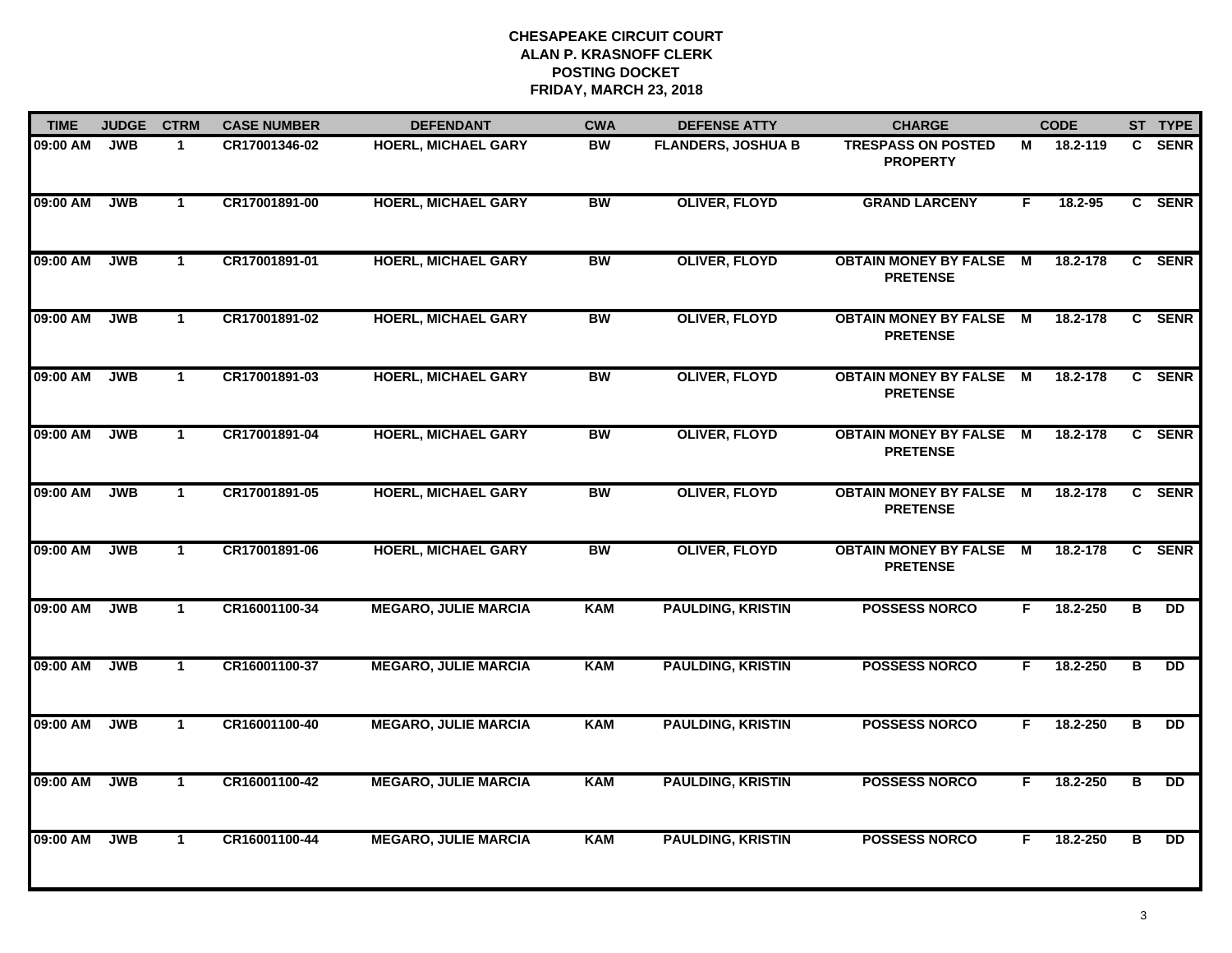| <b>TIME</b> | <b>JUDGE</b> | <b>CTRM</b>          | <b>CASE NUMBER</b> | <b>DEFENDANT</b>                  | <b>CWA</b> | <b>DEFENSE ATTY</b>     | <b>CHARGE</b>                                       |    | <b>CODE</b> |                | ST TYPE    |
|-------------|--------------|----------------------|--------------------|-----------------------------------|------------|-------------------------|-----------------------------------------------------|----|-------------|----------------|------------|
| 09:00 AM    | <b>JWB</b>   | 1                    | CR12001424-00      | <b>MILES, ALAN CLAY</b>           |            |                         | <b>NO TAXI LICENSE</b>                              | M  | 82-81       | S              | <b>CC</b>  |
| 09:00 AM    | <b>JWB</b>   | $\mathbf{1}$         | CR17000969-00      | <b>MURPHY, ALEXANDRIA</b>         | <b>BKF</b> | <b>OLIVER, FLOYD</b>    | <b>CREDIT CARD THEFT</b>                            | F. | 18.2-192    |                | C SENR     |
| 09:00 AM    | <b>JWB</b>   | $\mathbf 1$          | CR17000969-01      | <b>MURPHY, ALEXANDRIA</b>         | <b>BKF</b> | <b>OLIVER, FLOYD</b>    | <b>CREDIT CARD FRAUD</b>                            | F. | 18.2-195    |                | C SENR     |
| 09:00 AM    | <b>JWB</b>   | 1                    | CR17000969-03      | <b>MURPHY, ALEXANDRIA</b>         | <b>BKF</b> | <b>OLIVER, FLOYD</b>    | <b>ID THEFT TO OBTAIN</b><br><b>MONEY</b>           | F. | 18.2-186.3  |                | C SENR     |
| 09:00 AM    | <b>JWB</b>   | $\mathbf{1}$         | CR17000969-04      | <b>MURPHY, ALEXANDRIA</b>         | <b>BKF</b> | <b>OLIVER, FLOYD</b>    | <b>CREDIT CARD FORGERY</b>                          | E  | 18.2-193    |                | C SENR     |
| 09:00 AM    | <b>JWB</b>   | $\mathbf 1$          | CR17000969-05      | <b>MURPHY, ALEXANDRIA</b>         | <b>BKF</b> | <b>OLIVER, FLOYD</b>    | <b>CREDIT CARD FORGERY</b>                          | F  | 18.2-193    |                | C SENR     |
| 09:00 AM    | <b>JWB</b>   | $\mathbf{1}$         | CR17000969-06      | <b>MURPHY, ALEXANDRIA</b>         | <b>BKF</b> | <b>OLIVER, FLOYD</b>    | <b>CREDIT CARD FORGERY</b>                          | F. | 18.2-193    |                | C SENR     |
| 09:00 AM    | <b>JWB</b>   | $\mathbf 1$          | CR17000969-07      | <b>MURPHY, ALEXANDRIA</b>         | <b>BKF</b> | <b>OLIVER, FLOYD</b>    | <b>CREDIT CARD FORGERY</b>                          | F  | 18.2-193    |                | C SENR     |
| 09:00 AM    | <b>JWB</b>   | $\mathbf{1}$         | CR17002028-00      | <b>NOLTON, STEVEN CHARLES</b>     | <b>MLK</b> | <b>BUYRN, RICHARD L</b> | <b>GRAND LARCENY</b>                                | F. | 18.2-95     |                | C SENR     |
| 09:00 AM    | <b>JWB</b>   | $\mathbf{1}$         | CR17002028-01      | <b>NOLTON, STEVEN CHARLES</b>     | <b>MLK</b> | <b>BUYRN, RICHARD L</b> | <b>OBTAIN MONEY FALSE</b><br><b>PRET &gt;=\$200</b> | F. | 18.2-178    |                | C SENR     |
| 09:00 AM    | <b>JWB</b>   | $\blacktriangleleft$ | CR18000055-00      | <b>NOLTON, STEVEN CHARLES</b>     | <b>MLK</b> | Buyrn, Richard L.       | <b>SHOPLIFT 3+ OFFENSE</b>                          | E  | 18.2-103    |                | C SENR     |
| 09:00 AM    | <b>JWB</b>   | $\mathbf{1}$         | CR99A01369-01      | PROFFITT, RANDOLPH WOODFIN        | <b>ALG</b> | <b>BARLOW, JASON A</b>  | <b>VIOL PROBATION ON FEL</b><br><b>OFF</b>          | E  | 19.2-306    | $\overline{c}$ | <b>REV</b> |
| 09:00 AM    | <b>JWB</b>   | $\mathbf 1$          | CR99A01690-01      | <b>PROFFITT, RANDOLPH WOODFIN</b> | <b>ALG</b> | <b>BARLOW, JASON A</b>  | <b>VIOL PROBATION ON FEL</b><br><b>OFF</b>          | E  | 19.2-306    | C.             | REV        |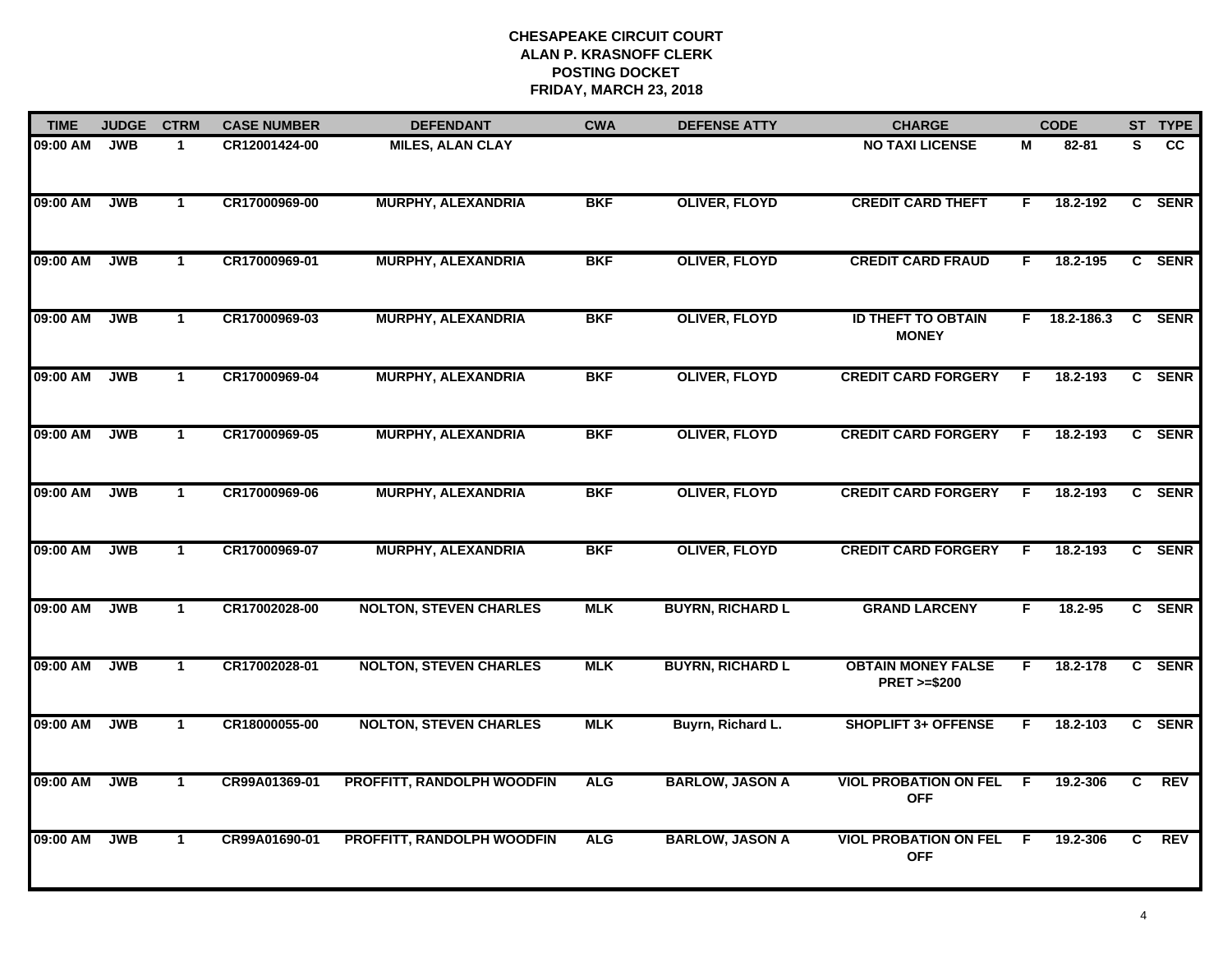| <b>TIME</b> | <b>JUDGE</b> | <b>CTRM</b>  | <b>CASE NUMBER</b> | <b>DEFENDANT</b>                | <b>CWA</b> | <b>DEFENSE ATTY</b>       | <b>CHARGE</b>                                  |    | <b>CODE</b>       | ST TYPE       |
|-------------|--------------|--------------|--------------------|---------------------------------|------------|---------------------------|------------------------------------------------|----|-------------------|---------------|
| 09:00 AM    | <b>JWB</b>   | $\mathbf 1$  | CR17000765-00      | <b>WALKER, STEVEN WAYNE</b>     | <b>MLK</b> | <b>MUSSONI, ERIK</b>      | <b>DAMAGE PROPERTY</b>                         | F. | 18.2-137          | <b>B</b> SENT |
| 09:00 AM    | <b>FBL</b>   | $\mathbf{3}$ | CR18000154-00      | <b>BOND-PINNOCK, AQUILA</b>     | <b>JAF</b> |                           | SPEEDING 42/25                                 |    | G.46.2-874 S TRYL |               |
| 09:00 AM    | <b>FBL</b>   | $\mathbf{3}$ | CR18000253-00      | <b>DAVIS, WILLIAM L</b>         | <b>DRT</b> | <b>FLANDERS, JOSHUA B</b> | <b>POSSESS MARIJUANA</b>                       |    | M 18.2-250.1      | S TRYL        |
| 09:00 AM    | <b>FBL</b>   | 3            | CR17002476-00      | <b>HALL, MICHAEL URIAH; SR</b>  | <b>DRT</b> | Ortiz, Kathleen A.        | <b>OBSTRUCT JUSTICE</b>                        | М  | 18.2-460          | <b>B</b> TRYL |
| 09:00 AM    | <b>FBL</b>   | $\mathbf{3}$ | CR17002476-01      | <b>HALL, MICHAEL URIAH; SR</b>  | <b>DRT</b> | Ortiz, Kathleen A.        | FTA GDC 08/04/17                               | М  | 18.2-456          | <b>B</b> TRYL |
| 09:00 AM    | <b>FBL</b>   | $\mathbf{3}$ | CR17002476-02      | <b>HALL, MICHAEL URIAH; SR</b>  | <b>DRT</b> | Ortiz, Kathleen A.        | POSSESS MARIJUANA 1ST<br><b>OFF</b>            | M  | 18.2-250.1        | <b>B</b> TRYL |
| 09:00 AM    | <b>FBL</b>   | $\mathbf{3}$ | CR17002476-03      | <b>HALL, MICHAEL URIAH; SR</b>  | <b>DRT</b> | Ortiz, Kathleen A.        | <b>DEFECTIVE EQUIPMENT</b>                     | Ι. | 46.2-1003         | S TRYL        |
| 09:00 AM    | <b>FBL</b>   | 3            | CR17002476-04      | <b>HALL, MICHAEL URIAH; SR</b>  | <b>DRT</b> | Ortiz, Kathleen A.        | <b>SUSP OL 2ND</b>                             |    | M B.46.2-301      | S TRYL        |
| 09:00 AM    | <b>FBL</b>   | 3            | CR18000193-00      | <b>LYONS, SHANIQUA L</b>        | <b>JAF</b> |                           | <b>DEFECTIVE EQUIPMENT</b><br><b>GENERALLY</b> |    | 46.2-1003         | S TRYL        |
| 09:00 AM    | <b>FBL</b>   | $\mathbf{3}$ | CR18000254-00      | <b>MIRANDA, ANFERNEE CLAUDE</b> | <b>JAF</b> | <b>HOGAN, DANIEL</b>      | <b>TRESPASS</b>                                | М  | 18.2-119          | <b>B</b> TRYL |
| 09:00 AM    | <b>FBL</b>   | $\mathbf{3}$ | CR18000254-01      | <b>MIRANDA, ANFERNEE CLAUDE</b> | <b>JAF</b> | <b>HOGAN, DANIEL</b>      | <b>DISORDERLY CONDUCT</b>                      | М  | 46-156            | <b>B</b> TRYL |
| 09:00 AM    | <b>FBL</b>   | 3            | CR18000092-00      | PETERSON, YOLANDA               | <b>DRT</b> | <b>COOPER, WANDA</b>      | <b>NOISE</b>                                   | M  | $26 - 123$        | S TRYL        |
| 09:00 AM    | <b>FBL</b>   | 3            | CR18000092-01      | PETERSON, YOLANDA               | <b>DRT</b> |                           | <b>NOISE</b>                                   | М  | 26-123            | S TRYL        |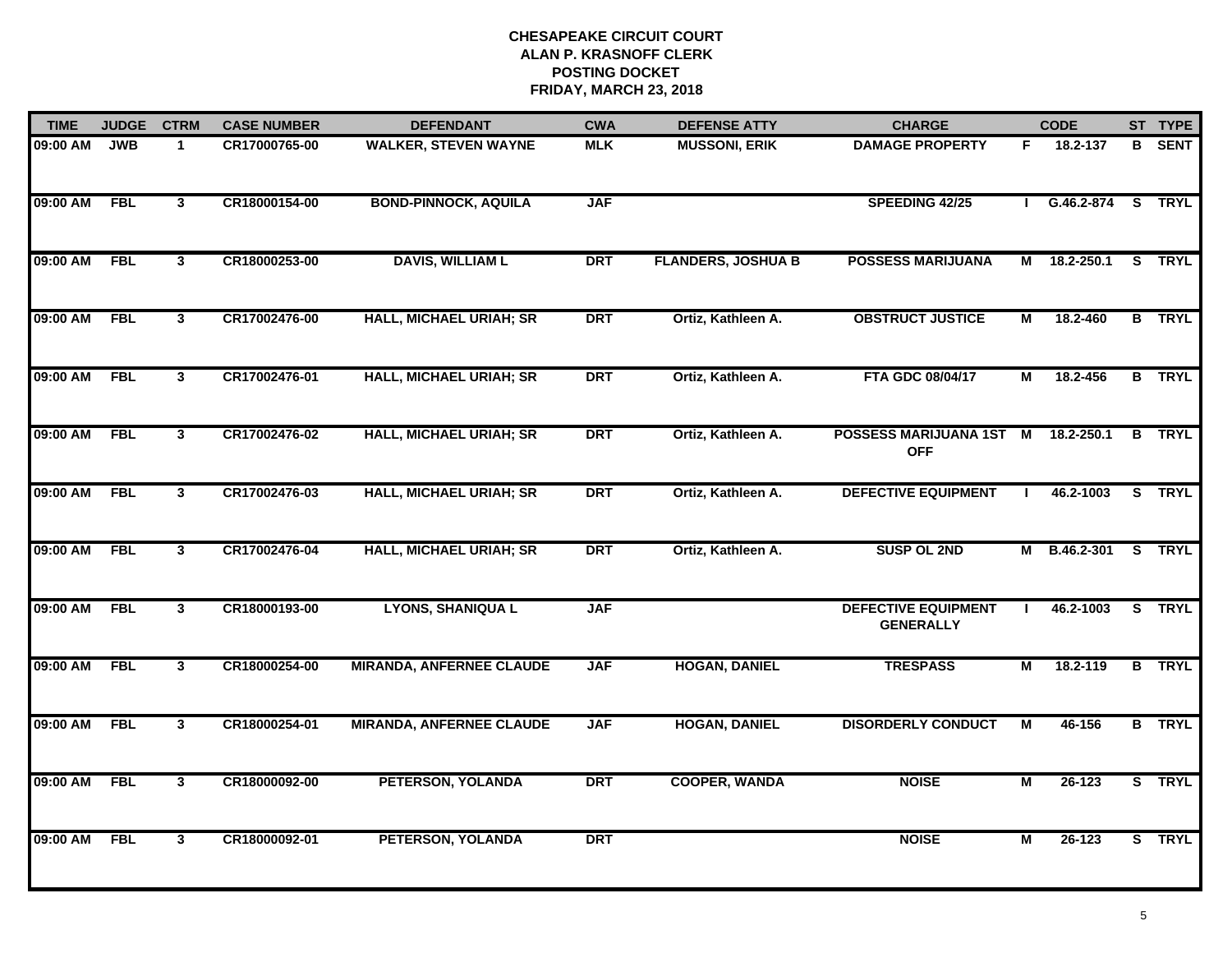| <b>TIME</b> | <b>JUDGE</b> | <b>CTRM</b>    | <b>CASE NUMBER</b> | <b>DEFENDANT</b>               | <b>CWA</b> | <b>DEFENSE ATTY</b>      | <b>CHARGE</b>                                   |              | <b>CODE</b>   |    | ST TYPE       |
|-------------|--------------|----------------|--------------------|--------------------------------|------------|--------------------------|-------------------------------------------------|--------------|---------------|----|---------------|
| 09:00 AM    | <b>FBL</b>   | 3              | CR18000206-00      | PISTRITTO, MATTHEW C           | <b>DRT</b> | <b>WEGMAN, ROBERT L</b>  | ELUDE/DISREGARD POLICE- M<br><b>MISD</b>        |              | 46.2-817A     | S. | <b>TRYL</b>   |
| 09:00 AM    | <b>FBL</b>   | $\mathbf{3}$   | CR17002323-00      | <b>TURNER, JOHNNY BRENT</b>    | <b>JAF</b> | <b>HAMLIN, JASON L</b>   | <b>DWI 2ND OFF</b>                              |              | M B.18.2-266  |    | <b>B</b> TRYL |
| 09:00 AM    | <b>FBL</b>   | 3              | CR17002463-00      | <b>VASS, ASHILEI NICOLE</b>    | <b>DRT</b> | SWIFT-SHERARD, Sanita A. | <b>ASSAULT AND BATTER</b>                       | м            | 18.2-57       |    | <b>B</b> TRYL |
| 09:00 AM    | <b>FBL</b>   | 3              | CR18000103-00      | <b>WALTERS, BRENDEN A</b>      | <b>JAF</b> | <b>KELLETER, TREY</b>    | <b>PETIT LARCENY</b>                            | м            | 18.2-96       |    | S TRYL        |
| 09:00 AM    | <b>FBL</b>   | 3 <sup>1</sup> | CR17002353-00      | <b>WASHINGTON, RICHARD LEE</b> | <b>JAF</b> |                          | <b>SUSPD O/L 6TH OFFENSE</b>                    | M            | B.46.2-301    |    | S TRYL        |
| 09:00 AM    | <b>FBL</b>   | $\mathbf{3}$   | CR17002365-00      | <b>WHEELER, LUTHER BRIAN</b>   | <b>JAF</b> | <b>OLIVER, FLOYD</b>     | <b>ASSAULT &amp; BATTERY-</b><br><b>SISTER</b>  | М            | $18.2 - 57.2$ |    | <b>B</b> TRYL |
| 09:00 AM    | <b>TSW</b>   | 4              | CJ18000017-00      | IN RE JUVENILE APPEAL          | <b>DAM</b> | <b>BABINEAU, JON M</b>   | <b>BOND APPEAL</b>                              | $\mathbf{o}$ | 19.2-124      |    | C BOND        |
| 09:00 AM    | <b>TSW</b>   | 4              | CR15000777-07      | <b>BOYD, JUSTIN EMMANUEL</b>   | <b>WHC</b> | <b>BOUCHARD, JULIAN</b>  | <b>PROB VIOL (STATUTORY</b><br><b>BURGLARY)</b> | F            | 19.2-306      | в  | <b>REV</b>    |
| 09:00 AM    | <b>TSW</b>   | 4              | CR15000777-08      | <b>BOYD, JUSTIN EMMANUEL</b>   | <b>WHC</b> | <b>BOUCHARD, JULIAN</b>  | <b>PROB VIOL (GRAND</b><br><b>LARCENY)</b>      | F.           | 19.2-306      | в  | <b>REV</b>    |
| 09:00 AM    | <b>TSW</b>   | $\overline{4}$ | CR15000777-09      | <b>BOYD, JUSTIN EMMANUEL</b>   | <b>WHC</b> | <b>BOUCHARD, JULIAN</b>  | <b>PROB VIOL (DAMAGE</b><br>PROPERTY)           | М            | 19.2-306      | В  | <b>REV</b>    |
| 09:00 AM    | <b>TSW</b>   | 4              | CR15000777-10      | <b>BOYD, JUSTIN EMMANUEL</b>   | <b>WHC</b> | <b>BOUCHARD, JULIAN</b>  | <b>PROB VIOL (PETIT</b><br><b>LARCENY)</b>      | М            | 19.2-306      | В  | <b>REV</b>    |
| 09:00 AM    | <b>TSW</b>   | $\overline{4}$ | CR15000777-11      | <b>BOYD, JUSTIN EMMANUEL</b>   | <b>WHC</b> | <b>BOUCHARD, JULIAN</b>  | <b>PROB VIOL (RESISTING</b><br>ARREST)          | М            | 19.2-306      | B  | <b>REV</b>    |
| 09:00 AM    | <b>TSW</b>   | 4              | CR16000366-02      | <b>CAPPS, LINDSAY RAE</b>      | <b>KAM</b> | <b>JAMES, ANDREW</b>     | <b>PROB VIOL (POSSESS</b><br><b>COCAINE)</b>    | F.           | 19.2-306      | B  | REV           |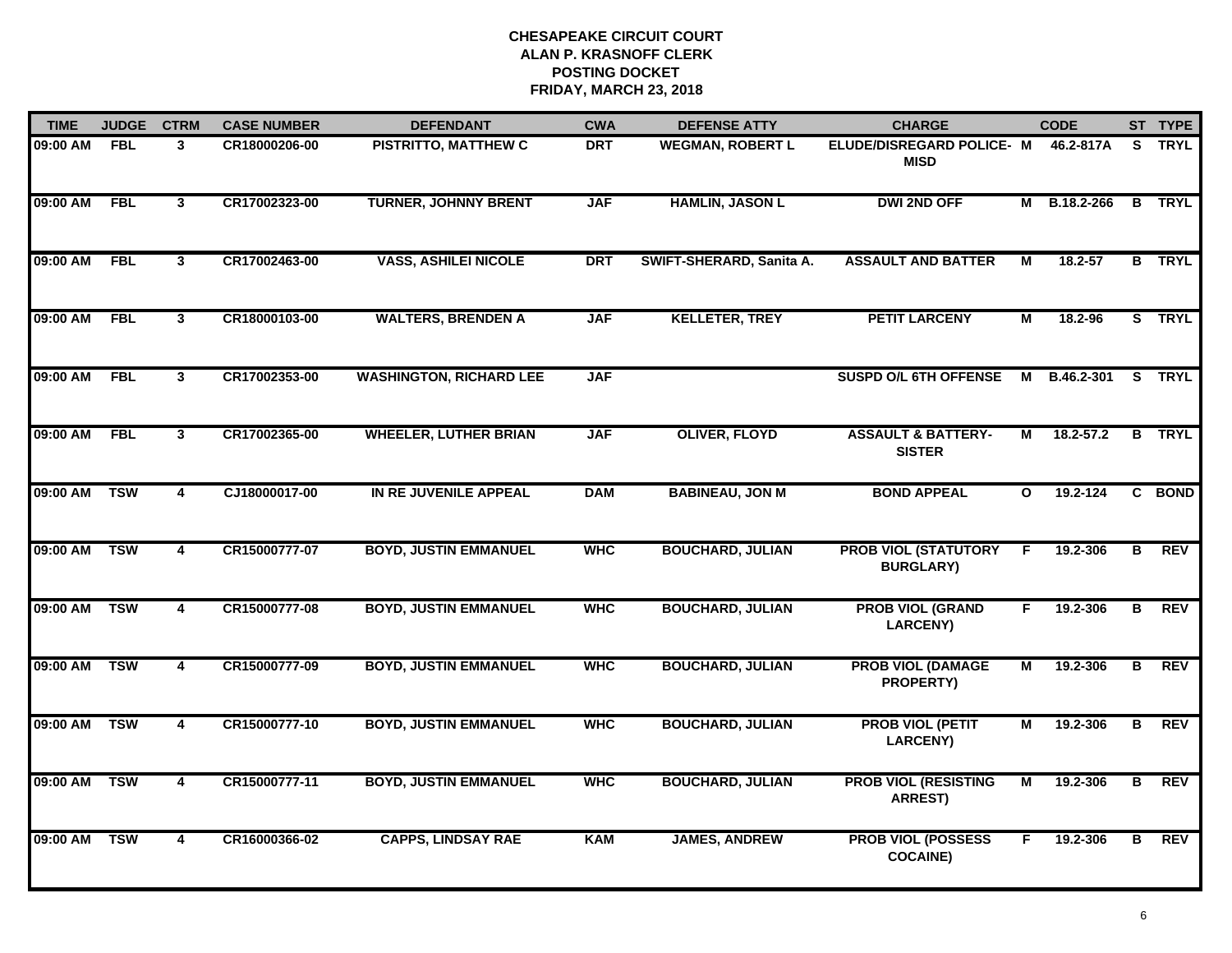| <b>TIME</b>  | <b>JUDGE</b> | <b>CTRM</b>             | <b>CASE NUMBER</b> | <b>DEFENDANT</b>                              | <b>CWA</b> | <b>DEFENSE ATTY</b>          | <b>CHARGE</b>                                       |    | <b>CODE</b>     |                | ST TYPE       |
|--------------|--------------|-------------------------|--------------------|-----------------------------------------------|------------|------------------------------|-----------------------------------------------------|----|-----------------|----------------|---------------|
| 09:00 AM     | <b>TSW</b>   | 4                       | CR11002046-04      | <b>CHAPPELL, ERNIE LEE; JR</b>                | <b>DAM</b> | <b>TAYLOR, MATTHEW T; SR</b> | <b>PROB VIOL (POSSESS</b><br><b>HEROIN)</b>         | F. | 19.2-306        | C              | <b>REV</b>    |
| 09:00 AM     | <b>TSW</b>   | $\overline{\mathbf{4}}$ | CR12000749-05      | <b>CHAPPELL, ERNIE LEE; JR</b>                | <b>DAM</b> | <b>TAYLOR, MATTHEW T; SR</b> | <b>PROB VIOL (GRAND</b><br><b>LARCENY)</b>          | F  | 19.2-306        | $\overline{c}$ | <b>REV</b>    |
| 09:00 AM TSW |              | 4                       | CR12000749-06      | <b>CHAPPELL, ERNIE LEE; JR</b>                | <b>DAM</b> | <b>TAYLOR, MATTHEW T; SR</b> | PROB VIOL(LARC W/ INT TO F<br>SELL)                 |    | 19.2-306        | C.             | <b>REV</b>    |
| 09:00 AM     | <b>TSW</b>   | 4                       | CR08003653-01      | <b>HOLDER, KEVIN VANBUREN</b>                 | <b>KAM</b> | <b>CROOK, HEATHER BUYRN</b>  | <b>PROB VIOL (STATUTORY</b><br><b>BURGLARY)</b>     | E  | 19.2-306        | в              | <b>REV</b>    |
| 09:00 AM     | <b>TSW</b>   | 4                       | CR08003654-01      | <b>HOLDER, KEVIN VANBUREN</b>                 | <b>KAM</b> | <b>CROOK, HEATHER BUYRN</b>  | <b>PROB VIOL (GRAND</b><br><b>LARCENY)</b>          | F. | 19.2-306        | B              | <b>REV</b>    |
| 09:00 AM     | <b>TSW</b>   | 4                       | CR17001917-00      | HUNT, ANTONIO ROOSEVELT                       | <b>WHC</b> | <b>CROOK, HEATHER BUYRN</b>  | <b>BURGLARY</b>                                     | F. | 18.2-91         |                | <b>B</b> SENR |
| 09:00 AM     | <b>TSW</b>   | $\overline{4}$          | CR17001917-01      | <b>HUNT, ANTONIO ROOSEVELT</b>                | <b>WHC</b> | <b>CROOK, HEATHER BUYRN</b>  | <b>LARCENY</b>                                      | F  | 18.2-95         |                | <b>B</b> SENR |
| 09:00 AM     | <b>TSW</b>   | 4                       | CR17001917-02      | <b>HUNT, ANTONIO ROOSEVELT</b>                | <b>WHC</b> | <b>CROOK, HEATHER BUYRN</b>  | <b>LARCENY W/ INTENT</b>                            |    | $F$ 18.2-108.01 |                | <b>B</b> SENR |
| 09:00 AM     | <b>TSW</b>   | 4                       | CR17001917-06      | <b>HUNT, ANTONIO ROOSEVELT</b>                | <b>WHC</b> | <b>CROOK, HEATHER BUYRN</b>  | <b>OBTAIN MONEY BY FALSE</b><br><b>PRETENSE</b>     | M  | 18.2-178        |                | <b>B</b> SENR |
| 09:00 AM     | <b>TSW</b>   | $\overline{\mathbf{4}}$ | CR17002297-00      | <b>HUNT, ANTONIO ROOSEVELT</b>                | <b>WHC</b> | <b>BOUCHARD, JULIAN</b>      | <b>LARCENY</b>                                      | F. | 18.2-104        |                | C SENR        |
| 09:00 AM TSW |              | 4                       | CR17002018-00      | <b>JOHNSON, DOUGLAS</b><br><b>CHRISTOPHER</b> | <b>MLK</b> | Winn, A. Robinson            | POSS FIREARM W/DRUGS F 18.2-308.4<br><b>SCH VII</b> |    |                 |                | C SENR        |
| 09:00 AM TSW |              | $\overline{4}$          | CR17002018-01      | <b>JOHNSON, DOUGLAS</b><br><b>CHRISTOPHER</b> | <b>MLK</b> | Winn, A. Robinson            | <b>PWID HEROIN</b>                                  | F. | 18.2-248        |                | C SENR        |
| 09:00 AM     | <b>TSW</b>   | 4                       | CR17002018-02      | <b>JOHNSON, DOUGLAS</b><br><b>CHRISTOPHER</b> | <b>MLK</b> | Winn, A. Robinson            | <b>POSSESS COCAINE</b>                              | F. | 18.2-250        |                | C SENR        |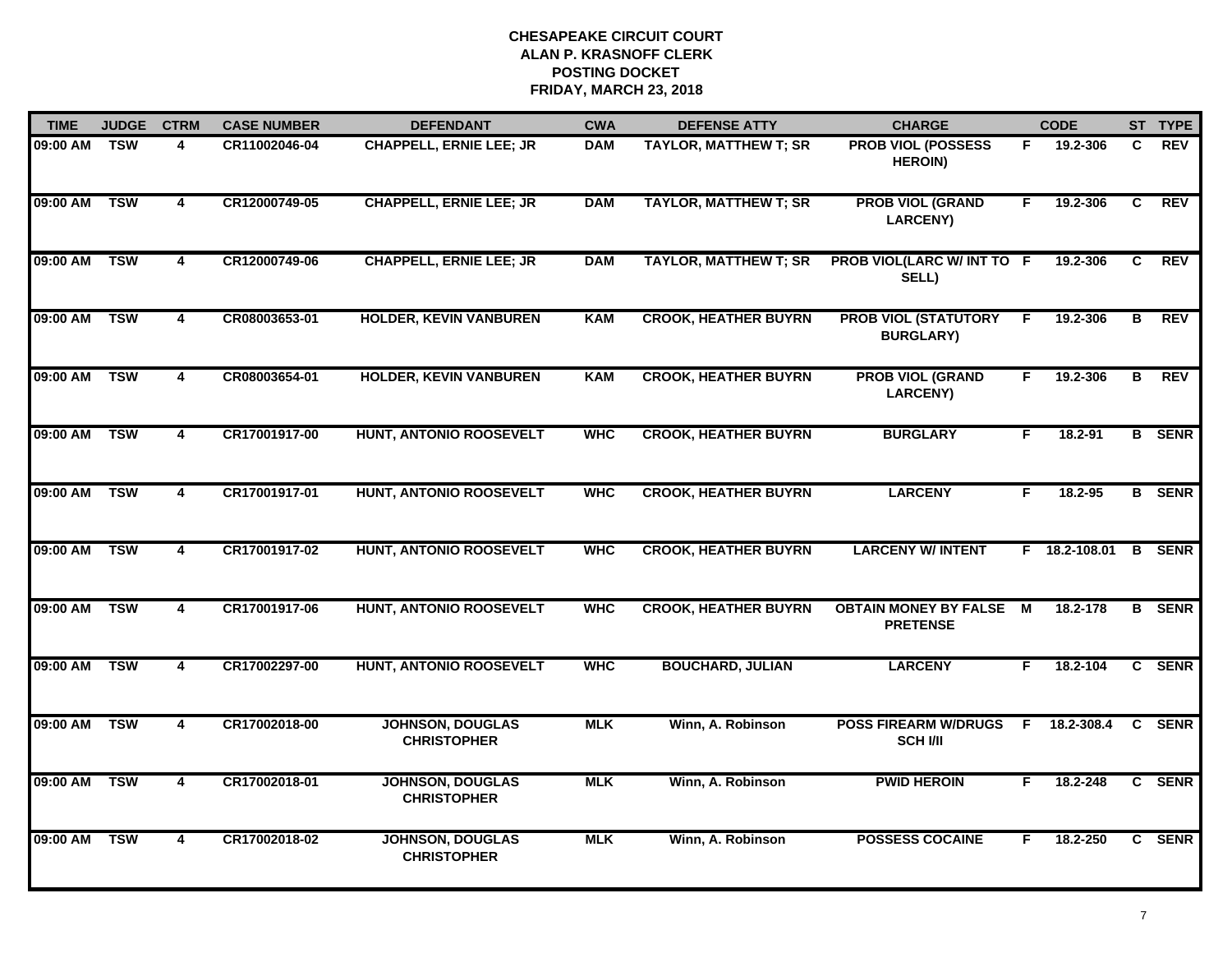| <b>TIME</b>   | <b>JUDGE</b> | <b>CTRM</b>             | <b>CASE NUMBER</b> | <b>DEFENDANT</b>                | <b>CWA</b> | <b>DEFENSE ATTY</b>          | <b>CHARGE</b>                                 |              | <b>CODE</b> |                         | ST TYPE         |
|---------------|--------------|-------------------------|--------------------|---------------------------------|------------|------------------------------|-----------------------------------------------|--------------|-------------|-------------------------|-----------------|
| 09:00 AM      | <b>TSW</b>   | 4                       | CR16001613-00      | <b>MACK, ERIN THERESA</b>       | <b>WHC</b> | Ortiz, Kathleen A            | <b>GRAND LARCENY STEAL</b><br><b>PROPERTY</b> | F            | 18.2-95     | B.                      | <b>SENR</b>     |
| 09:00 AM      | <b>TSW</b>   | $\overline{\mathbf{4}}$ | CR16001613-01      | <b>MACK, ERIN THERESA</b>       | <b>WHC</b> | Ortiz, Kathleen A            | <b>FAIL TO APPEAR;</b><br><b>SENTENCING</b>   | М            | 18.2-456    | $\overline{\mathbf{B}}$ | CAP             |
| 09:00 AM      | <b>TSW</b>   | 4                       | CR17000597-00      | <b>STANFORD, BERNARD CARLOS</b> | <b>BKF</b> | Winn, A. Robinson            | <b>PETIT LARCENY 3RD+</b><br><b>OFFENSE</b>   | F.           | 18.2-104    |                         | C SENR          |
| 09:00 AM      | <b>TSW</b>   | 4                       | CR17000597-01      | <b>STANFORD, BERNARD CARLOS</b> | <b>BKF</b> | Winn, A. Robinson            | <b>PETIT LARCENY 3RD+</b><br><b>OFFENSE</b>   | F.           | 18.2-104    |                         | C SENR          |
| 09:00 AM      | <b>TSW</b>   | $\overline{4}$          | CR17000597-02      | <b>STANFORD, BERNARD CARLOS</b> | <b>BKF</b> | Winn, A. Robinson            | <b>PETIT LARCENY 3RD+</b><br><b>OFFENSE</b>   | F.           | 18.2-104    |                         | C SENR          |
| 09:00 AM      | <b>TSW</b>   | 4                       | CR17000597-03      | <b>STANFORD, BERNARD CARLOS</b> | <b>BKF</b> | Winn, A. Robinson            | <b>PETIT LARCENY 3RD+</b><br><b>OFFENSE</b>   | F.           | 18.2-104    |                         | C SENR          |
| 09:00 AM MATA |              | 5                       | CR15001258-00      | <b>BARCO, DEJOUR ASHANTE</b>    | <b>AJS</b> | <b>OLIVER, FLOYD</b>         | <b>POSS AMPHETAMINE</b>                       | F.           | 18.2-250    | $\overline{c}$          | $\overline{D}$  |
| 09:00 AM MATA |              | 5                       | CR15001258-01      | <b>BARCO, DEJOUR ASHANTE</b>    | <b>AJS</b> | <b>OLIVER, FLOYD</b>         | POSS METHYLPHENIDATE F                        |              | 18.2-250    | C                       | $\overline{DD}$ |
| 09:00 AM MATA |              | 5                       | CR15001258-03      | <b>BARCO, DEJOUR ASHANTE</b>    | <b>AJS</b> | <b>OLIVER, FLOYD</b>         | <b>FTA-DD RETURN</b>                          | М            | 18.2-456    | C                       | <b>CAP</b>      |
| 09:00 AM MATA |              | 5                       | CR18000541-00      | <b>BARRIOS, DONALD</b>          | <b>MLK</b> | <b>MUSSONI, ERIK</b>         | <b>BOND APPEAL</b>                            | $\mathbf{o}$ | 19.2-124    |                         | C BOND          |
| 09:00 AM MATA |              | 5                       | CR18000568-00      | <b>BOYD, SEAN ALAN</b>          | <b>MLK</b> | <b>NEXSEN, WILLIAM</b>       | <b>BOND APPEAL</b>                            | $\mathbf{o}$ | 19.2-124    |                         | C BOND          |
| 09:00 AM MATA |              | $\overline{5}$          | CR16002005-00      | <b>BRIGGS, JEREMIAH</b>         | <b>AJS</b> | <b>TAYLOR, MATTHEW T; SR</b> | <b>HABITUAL OFFENDER 2ND</b>                  | F.           | B.46.2-357  |                         | C SENR          |
| 09:00 AM MATA |              | 5                       | CR16002005-01      | <b>BRIGGS, JEREMIAH</b>         | <b>AJS</b> | <b>TAYLOR, MATTHEW T; SR</b> | <b>FTA SENTENCING</b>                         | М            | 18.2-456    | C                       | <b>CAP</b>      |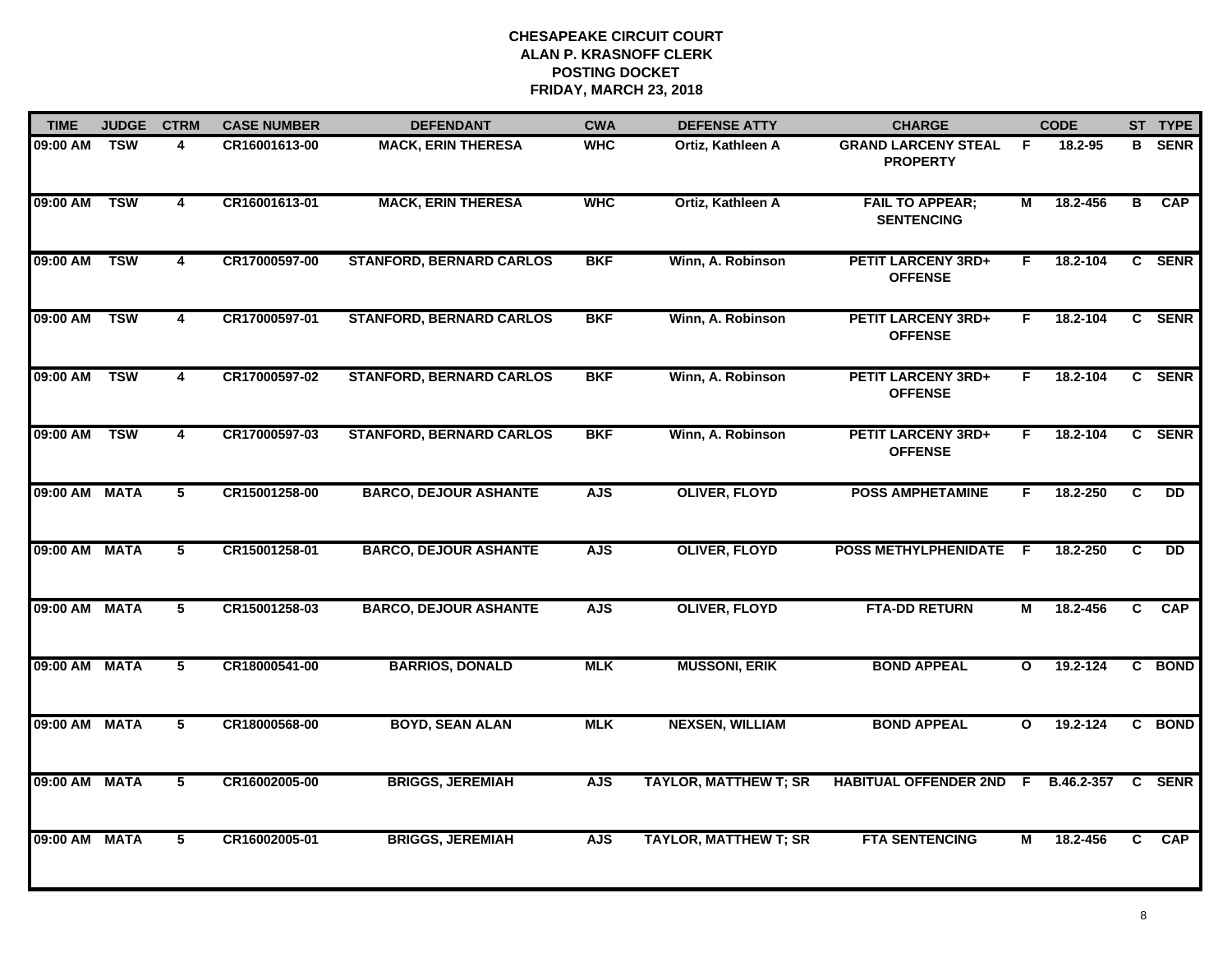| <b>TIME</b>   | <b>JUDGE</b> | <b>CTRM</b>    | <b>CASE NUMBER</b> | <b>DEFENDANT</b>                                | <b>CWA</b> | <b>DEFENSE ATTY</b>       | <b>CHARGE</b>                                  |    | <b>CODE</b> |                | ST TYPE       |
|---------------|--------------|----------------|--------------------|-------------------------------------------------|------------|---------------------------|------------------------------------------------|----|-------------|----------------|---------------|
| 09:00 AM MATA |              | 5              | CR17002167-00      | <b>BROWN GILLIAM, TE'SHERRA</b><br><b>RENEE</b> | <b>KAM</b> | <b>FORSTIE, AARON</b>     | <b>BOMB/BURN THREAT</b>                        | F. | 18.2-83     |                | C SENR        |
| 09:00 AM      | <b>MATA</b>  | 5              | CR17002167-01      | <b>BROWN GILLIAM, TE'SHERRA</b><br><b>RENEE</b> | <b>KAM</b> | <b>FLANDERS, JOSHUA B</b> | <b>ATTEMPT TO FLEE FROM</b><br><b>LEO</b>      | М  | 18.2-479.1  | C              | <b>SENR</b>   |
| 09:00 AM      | <b>MATA</b>  | 5              | CR17002167-02      | <b>BROWN GILLIAM, TE'SHERRA</b><br><b>RENEE</b> | <b>KAM</b> | <b>FORSTIE, AARON</b>     | <b>ASSAULT AND BATTER</b>                      | М  | 18.2-57     |                | C SENR        |
| 09:00 AM      | <b>MATA</b>  | 5              | CR16000708-03      | <b>DOWNER, CAYTLIN ELISABETH</b>                | <b>BKF</b> | <b>SHANNON, KRISTEN</b>   | <b>PROB VIOL (POSSESS</b><br><b>HEROIN)</b>    | F. | 19.2-306    | C              | <b>REV</b>    |
| 09:00 AM      | <b>MATA</b>  | 5              | CR07001220-02      | <b>HILL, COREY LANCE</b>                        | <b>BEC</b> | <b>SHANNON, KRISTEN</b>   | <b>PROB VIOL (ELUDE POLICE F</b><br>OFFCR)     |    | 19.2-306    | C              | <b>REV</b>    |
| 09:00 AM      | <b>MATA</b>  | 5              | CR07001233-02      | <b>HILL, COREY LANCE</b>                        | <b>BEC</b> | <b>SHANNON, KRISTEN</b>   | <b>PROB VIOL (POSSESS</b><br><b>COCAINE)</b>   | F. | 19.2-306    | C              | REV           |
| 09:00 AM      | <b>MATA</b>  | $\overline{5}$ | CR18000212-00      | <b>IGNATOWSKI, JULIE BUNCH</b>                  | <b>BKF</b> | <b>MUSSONI, ERIK</b>      | <b>EMBEZZLEMENT</b>                            | F. | 18.2-111    |                | <b>B</b> PLEA |
| 09:00 AM      | <b>MATA</b>  | 5              | CR18000212-01      | <b>IGNATOWSKI, JULIE BUNCH</b>                  | <b>BKF</b> | <b>MUSSONI, ERIK</b>      | <b>EMBEZZLEMENT</b>                            | F. | 18.2-111    | $\overline{B}$ | <b>PLEA</b>   |
| 09:00 AM      | <b>MATA</b>  | 5              | CR11001239-04      | <b>KITCHENS, JEFFERY THOMAS</b>                 | <b>MLK</b> | Gilchrist, Kurt A         | <b>PROB VIOL (ATT GRAND</b><br><b>LARCENY)</b> | F  | 19.2-306    | C              | <b>REV</b>    |
| 09:00 AM MATA |              | $\overline{5}$ | CR17002074-00      | <b>KITCHENS, JEFFERY THOMAS</b>                 | <b>MLK</b> | Reveley, H. K.; Jr.       | <b>PETIT LARCENY 3RD</b><br><b>OFFENSE</b>     | F. | 18.2-104    |                | C SENR        |
| 09:00 AM MATA |              | 5              | CR17001636-00      | <b>LANE, QUINSHALA MONAE</b>                    | <b>AEP</b> | Plott, Stephen B.         | <b>BUY/RECEIVE STOLEN</b><br><b>GOODS</b>      | F. | 18.2-108    |                | <b>B</b> SENR |
| 09:00 AM      | <b>MATA</b>  | $5^{\circ}$    | CR17001636-01      | <b>LANE, QUINSHALA MONAE</b>                    | <b>AEP</b> | <b>PLOTT, STEPHEN</b>     | <b>PETIT LARCENY 3RD+</b>                      | F. | 18.2-104    |                | <b>B</b> SENR |
| 09:00 AM      | <b>MATA</b>  | 5              | CR17002347-00      | <b>LEE, IVAN ANTWOINE</b>                       | <b>BEC</b> | <b>FORSTIE, AARON</b>     | A&B-FAM MEMBER, 3RD+ F<br><b>OFF</b>           |    | 18.2-57.2   | C              | <b>TRYL</b>   |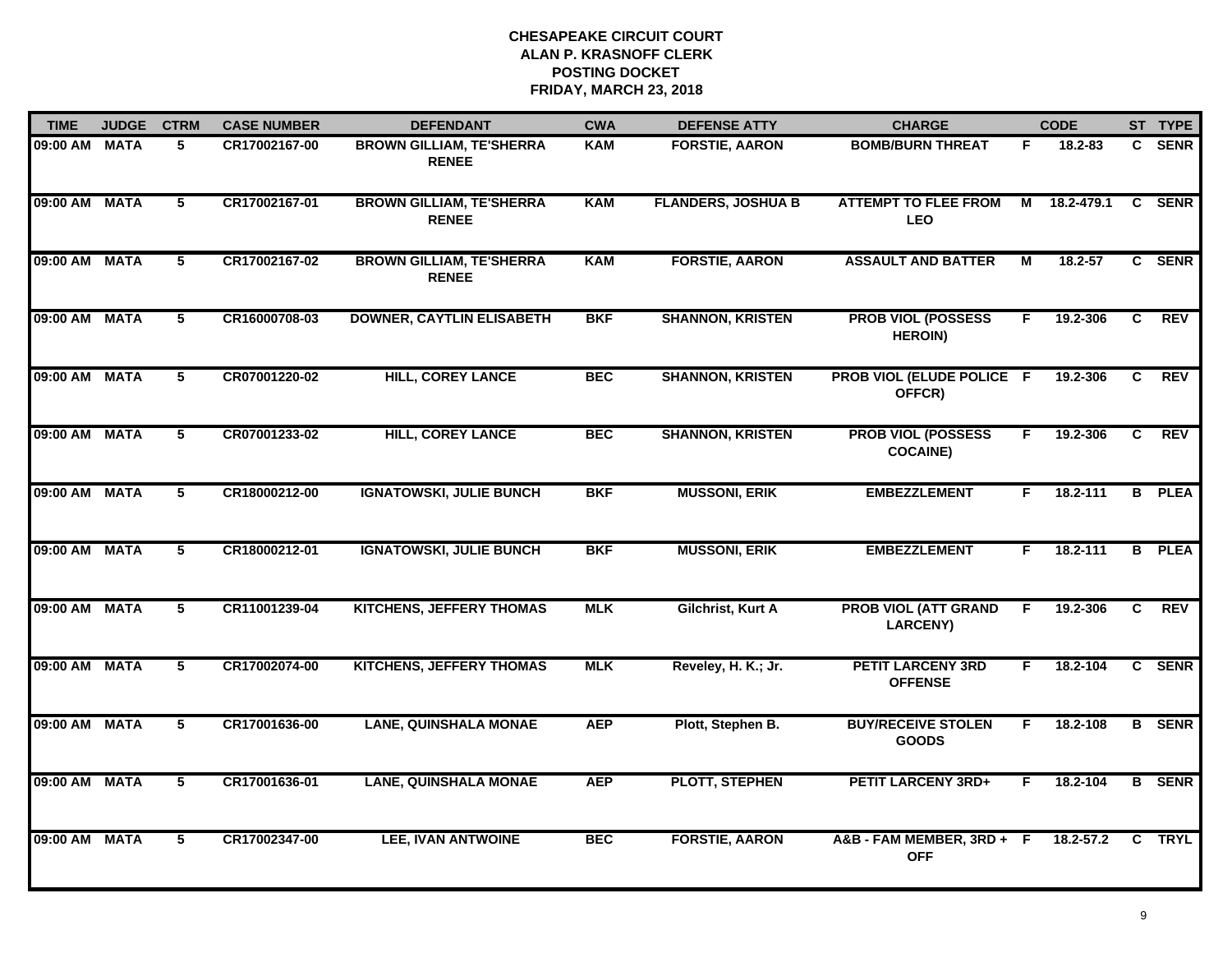| <b>TIME</b>   | <b>JUDGE</b> | <b>CTRM</b>             | <b>CASE NUMBER</b> | <b>DEFENDANT</b>                 | <b>CWA</b> | <b>DEFENSE ATTY</b>     | <b>CHARGE</b>                              |              | <b>CODE</b>  |                         | ST TYPE     |
|---------------|--------------|-------------------------|--------------------|----------------------------------|------------|-------------------------|--------------------------------------------|--------------|--------------|-------------------------|-------------|
| 09:00 AM MATA |              | 5                       | CR14002393-01      | PIERSON, ALLISON ELIZABETH       | <b>BEC</b> | Gilchrist, Kurt A.      | <b>PROB VIOL (GRAND</b><br><b>LARCENY)</b> | F.           | 19.2-306     | в                       | <b>REV</b>  |
| 09:00 AM MATA |              | $\overline{5}$          | CR17001496-00      | <b>RAINEY, MICHAEL RAY</b>       | <b>BKF</b> | <b>HURST, PALMER E</b>  | <b>GRAND LARCENY</b>                       | F.           | 18.2-95      | $\overline{c}$          | <b>TRYL</b> |
| 09:00 AM MATA |              | $\overline{5}$          | CR18000571-00      | <b>REED, HENRY LEE</b>           | <b>AJS</b> | <b>FLANDERS, JOSHUA</b> | <b>BOND APPEAL</b>                         | $\mathbf{o}$ | 19.2-124     |                         | C BOND      |
| 09:00 AM MATA |              | 5                       | CR18000502-00      | <b>SMITH, GREGORY</b>            | <b>BEC</b> | <b>PASS, STEPHANIE</b>  | <b>BOND APPEAL</b>                         | $\mathbf{o}$ | 19.2-124     |                         | C BOND      |
| 09:00 AM MATA |              | 5                       | CR17001892-00      | <b>SPARROW, DEMETRIUS DEVELL</b> | <b>KAM</b> | <b>BUYRN, RICHARD L</b> | <b>POSSESS COCAINE</b>                     | F.           | 18.2-250     |                         | C TRYL      |
| 09:00 AM MATA |              | 5                       | CR17001892-01      | <b>SPARROW, DEMETRIUS DEVELL</b> | <b>KAM</b> | <b>BUYRN, RICHARD L</b> | <b>FAIL TO ID</b>                          | М            | 46-209       |                         | C TRYL      |
| 09:00 AM MATA |              | $\overline{\mathbf{5}}$ | CR17001892-02      | <b>SPARROW, DEMETRIUS DEVELL</b> | <b>KAM</b> | <b>BUYRN, RICHARD L</b> | <b>POSS MARIJUANA</b>                      | М            | 18.2-250.1   | $\overline{\mathbf{s}}$ | <b>TRYL</b> |
| 09:00 AM MATA |              | 5                       | CR17001892-03      | <b>SPARROW, DEMETRIUS DEVELL</b> | <b>KAM</b> | <b>BUYRN, RICHARD L</b> | <b>DRIVE ON SUSP OL</b>                    |              | M B.46.2-301 | C                       | <b>TRYL</b> |
| 09:00 AM      | <b>MATA</b>  | 5                       | CR16001398-00      | <b>STANLEY, DENNIS WAYNE</b>     | <b>KAM</b> | <b>MUSSONI, ERIK</b>    | <b>GRAND LARCENY</b>                       | F            | 18.2-95      |                         | C SENR      |
| 09:00 AM MATA |              | 5                       | CR16001398-02      | <b>STANLEY, DENNIS WAYNE</b>     | <b>KAM</b> | <b>MUSSONI, ERIK</b>    | <b>CONTEMPT - FTA SENR</b>                 | М            | 18.2-456     | C.                      | <b>CAP</b>  |
| 09:00 AM MATA |              | $\overline{5}$          | CR17001235-00      | <b>SWAIN, RYAN SEATON</b>        | <b>BW</b>  | <b>OLIVER, FLOYD</b>    | <b>BREAK AND ENTER</b>                     | F.           | 18.2-91      |                         | C PLEA      |
| 09:00 AM MATA |              | $\overline{5}$          | CR17001235-01      | <b>SWAIN, RYAN SEATON</b>        | <b>BW</b>  | <b>OLIVER, FLOYD</b>    | PETIT LARCENY 3RD + OFF F                  |              | 18.2-104     |                         | C PLEA      |
| 09:00 AM MATA |              | 5                       | CR17001235-02      | <b>SWAIN, RYAN SEATON</b>        | <b>BW</b>  | <b>OLIVER, FLOYD</b>    | <b>DAMAGE PROPERTY</b>                     | М            | 18.2-137     |                         | C PLEA      |
|               |              |                         |                    |                                  |            |                         |                                            |              |              |                         |             |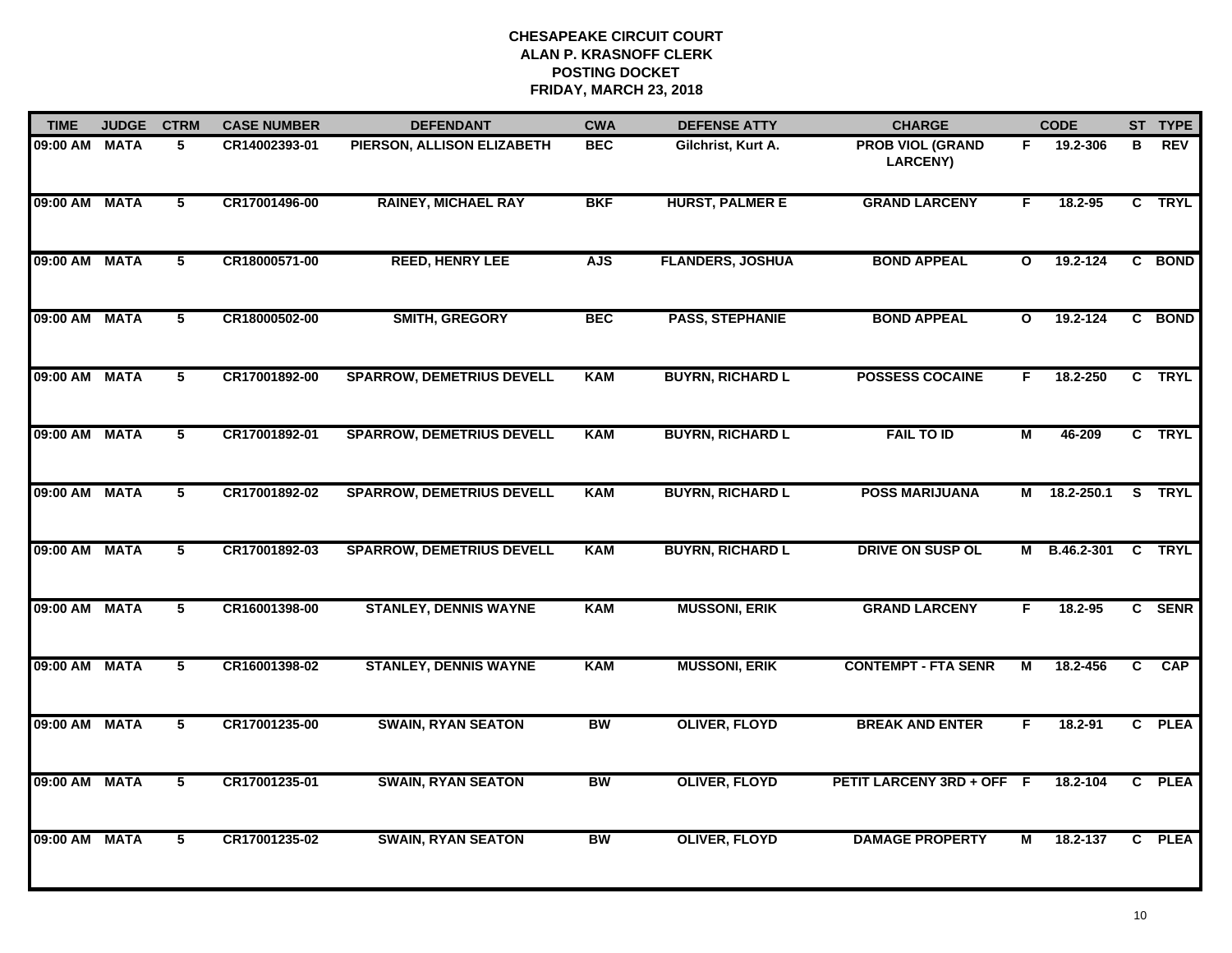| <b>TIME</b>   | <b>JUDGE</b> | <b>CTRM</b>    | <b>CASE NUMBER</b> | <b>DEFENDANT</b>                  | <b>CWA</b> | <b>DEFENSE ATTY</b>        | <b>CHARGE</b>                                     |    | <b>CODE</b>   |    | ST TYPE       |
|---------------|--------------|----------------|--------------------|-----------------------------------|------------|----------------------------|---------------------------------------------------|----|---------------|----|---------------|
| 09:00 AM MATA |              | 5              | CR14002215-02      | <b>UPSHUR, RENANTE LARON</b>      | <b>AEP</b> | <b>TAYLOR, MATTHEW; SR</b> | <b>VIOL PROB(GRAND</b><br><b>LARCENY)</b>         | F. | 19.2-306      | C  | <b>REV</b>    |
| 09:00 AM MATA |              | 5              | CR14000070-03      | <b>WHITEHEAD, CHRISTINA MARIE</b> | <b>AEP</b> | <b>CROOK, HEATHER B</b>    | <b>PROB VIOL(FORGE PUBLIC F</b><br><b>RECORD)</b> |    | 19.2-306      | C  | <b>REV</b>    |
| 09:00 AM MATA |              | 5              | CR14000070-04      | <b>WHITEHEAD, CHRISTINA MARIE</b> | <b>AEP</b> | <b>CROOK, HEATHER B</b>    | <b>PROB VIOL(HABIT</b><br>OFFENDER-2ND)           | F. | 19.2-306      | C. | <b>REV</b>    |
| 09:00 AM MATA |              | 5              | CR17001828-00      | <b>WHITEHEAD, CHRISTINA MARIE</b> | <b>AEP</b> | Winn, A. Robinson          | <b>BURGLARY</b>                                   | F. | 18.2-91       |    | <b>B</b> SENR |
| 09:00 AM MATA |              | 5              | CR17001828-01      | <b>WHITEHEAD, CHRISTINA MARIE</b> | <b>AEP</b> | Winn, A. Robinson          | <b>LARCENY W/ INTENT TO</b><br><b>SELL</b>        |    | F 18.2-108.01 |    | <b>B</b> SENR |
| 09:00 AM MATA |              | $5^{-}$        | CR14001129-10      | <b>WILLIAMS, PATRICE MONIQUE</b>  | <b>MLK</b> | <b>BOUCHARD, JULIAN</b>    | <b>SUSP SNT VIOL (POSS</b><br><b>COCAINE)</b>     | F. | 19.2-306      | C  | <b>REV</b>    |
| 09:00 AM MATA |              | $\overline{5}$ | CR14001129-11      | <b>WILLIAMS, PATRICE MONIQUE</b>  | <b>MLK</b> | <b>BOUCHARD, JULIAN</b>    | <b>SUSP SNT VIOL (FELONY</b><br>FTA)              | F. | 19.2-306      | C  | <b>REV</b>    |
| 09:00 AM MATA |              | 5              | CR14001129-12      | <b>WILLIAMS, PATRICE MONIQUE</b>  | <b>MLK</b> | <b>BOUCHARD, JULIAN</b>    | SUSP SNT VIOL (REFUSE TO M<br>I.D.)               |    | 19.2-306      | C. | <b>REV</b>    |
| 09:00 AM MATA |              | 5              | CR14001129-13      | <b>WILLIAMS, PATRICE MONIQUE</b>  | <b>MLK</b> | <b>BOUCHARD, JULIAN</b>    | <b>SUSP SNT VIOL (SUSP LIC: M</b><br>3RD)         |    | 19.2-306      | C  | <b>REV</b>    |
| 09:00 AM MATA |              | 5              | CR16001574-03      | <b>WILLIAMS, PATRICE MONIQUE</b>  | <b>MLK</b> | <b>BOUCHARD, JULIAN</b>    | <b>SUSP SNT VIOL (POSS</b><br><b>HEROIN)</b>      | F. | 19.2-306      | C  | <b>REV</b>    |
| 09:00 AM MATA |              | $\overline{5}$ | CR17001929-00      | <b>WILLIAMS, PATRICE MONIQUE</b>  | <b>MLK</b> | <b>FORSTIE, AARON</b>      | <b>POSSESS COCAINE</b>                            | F. | 18.2-250      |    | C SENR        |
| 09:00 AM MATA |              | 5              | CR17001929-01      | <b>WILLIAMS, PATRICE MONIQUE</b>  | <b>MLK</b> | <b>FORSTIE, AARON</b>      | <b>POSSESS FENTANYL</b>                           | F. | 18.2-250      |    | C SENR        |
| 09:00 AM      | <b>RDS</b>   | 6              | CR17002110-01      | <b>OWENS, JUSTIN LIONELL</b>      | <b>DAW</b> | Winn, A. Robinson          | <b>CONSPIRE FORGERY</b>                           | F. | 18.2-172      |    | <b>B</b> SENR |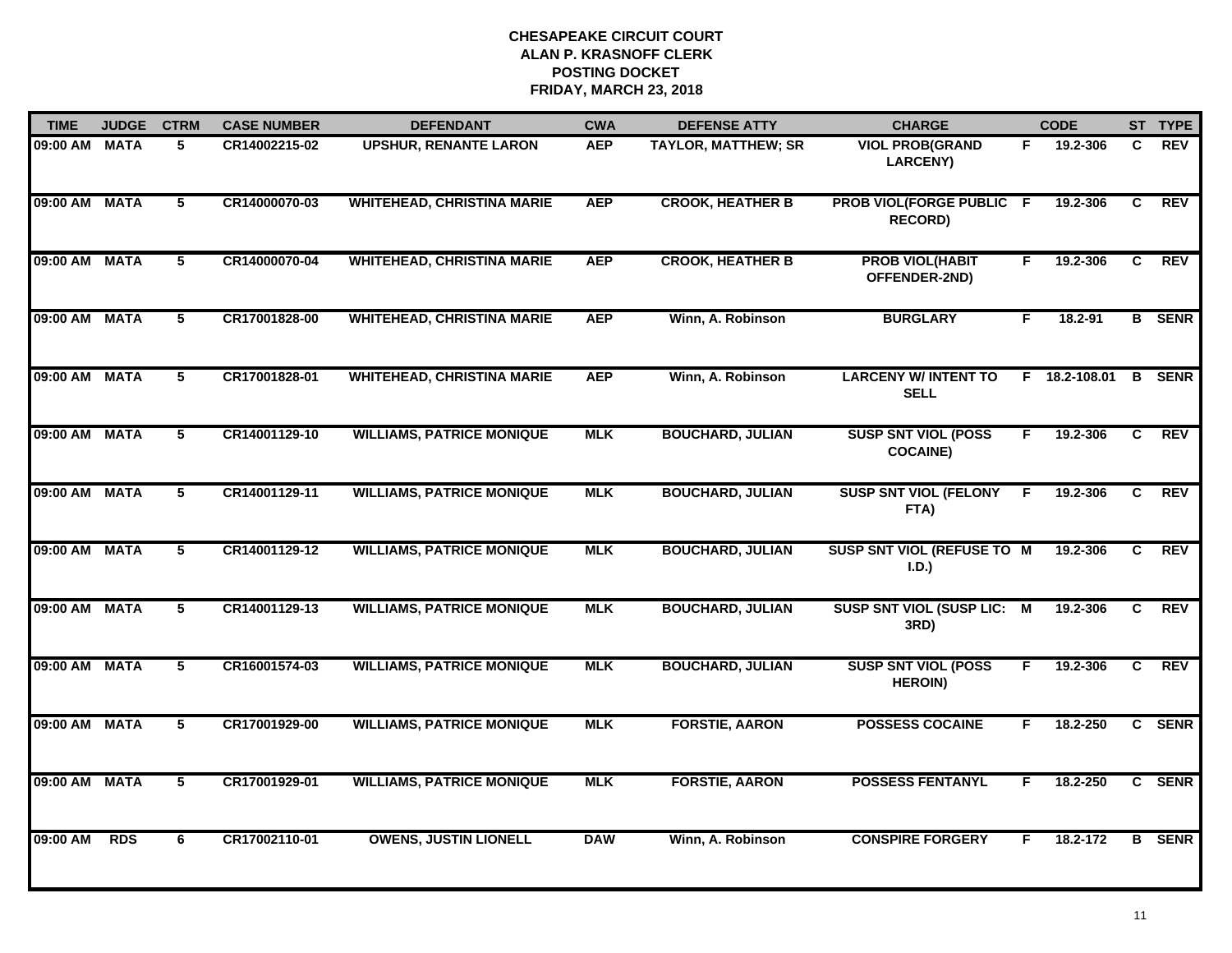| <b>TIME</b> | <b>JUDGE</b> | <b>CTRM</b> | <b>CASE NUMBER</b> | <b>DEFENDANT</b>             | <b>CWA</b> | <b>DEFENSE ATTY</b>   | <b>CHARGE</b>                             |    | <b>CODE</b> |   | ST TYPE       |
|-------------|--------------|-------------|--------------------|------------------------------|------------|-----------------------|-------------------------------------------|----|-------------|---|---------------|
| 09:00 AM    | <b>RDS</b>   | 6           | CR17002110-02      | <b>OWENS, JUSTIN LIONELL</b> | <b>DAW</b> | Winn, A. Robinson     | <b>CONSPIRE TO UTTER-</b><br><b>CHECK</b> | F. | 18.2-172    | в | <b>SENR</b>   |
| 09:00 AM    | <b>RDS</b>   | 6           | CR17002110-05      | <b>OWENS, JUSTIN LIONELL</b> | <b>DAW</b> | Winn, A. Robinson     | <b>CONSPIRE FORGERY</b>                   | F. | 18.2-172    |   | <b>B</b> SENR |
| 09:00 AM    | <b>RDS</b>   | 6           | CR17002110-06      | <b>OWENS, JUSTIN LIONELL</b> | <b>DAW</b> | Winn, A. Robinson     | <b>CONSPIRE FORGERY</b>                   | F. | 18.2-172    |   | <b>B</b> SENR |
| 09:00 AM    | <b>RDS</b>   | 6           | CR17002110-10      | <b>OWENS, JUSTIN LIONELL</b> | <b>DAW</b> | Winn, A. Robinson     | <b>CONSPIRE FORGERY</b>                   | F. | 18.2-172    |   | <b>B</b> SENR |
| 09:00 AM    | <b>RDS</b>   | 6           | CR17002110-11      | <b>OWENS, JUSTIN LIONELL</b> | <b>DAW</b> | Winn, A. Robinson     | <b>CONSPIRE FORGERY</b>                   | F. | 18.2-172    |   | <b>B</b> SENR |
| 09:00 AM    | <b>RDS</b>   | 6           | CR17001658-00      | <b>SMITH, DOMINIC LAMAR</b>  | <b>DAW</b> | <b>FORSTIE, AARON</b> | <b>CREDIT CARD FORGERY</b>                | F. | 18.2-193    |   | C SENR        |
| 09:00 AM    | <b>RDS</b>   | 6           | CR17001658-01      | <b>SMITH, DOMINIC LAMAR</b>  | <b>DAW</b> | <b>FORSTIE, AARON</b> | <b>CREDIT CARD FORGERY</b>                | F. | 18.2-193    |   | C SENR        |
| 09:00 AM    | <b>RDS</b>   | 6           | CR17001658-02      | <b>SMITH, DOMINIC LAMAR</b>  | <b>DAW</b> | <b>FORSTIE, AARON</b> | <b>CREDIT CARD FORGERY</b>                | F  | 18.2-193    |   | C SENR        |
| 09:00 AM    | <b>RDS</b>   | 6           | CR17001658-03      | <b>SMITH, DOMINIC LAMAR</b>  | <b>DAW</b> | <b>FORSTIE, AARON</b> | <b>CREDIT CARD FORGERY</b>                | E  | 18.2-193    |   | C SENR        |
| 09:00 AM    | <b>RDS</b>   | 6           | CR17001658-04      | <b>SMITH, DOMINIC LAMAR</b>  | <b>DAW</b> | <b>FORSTIE, AARON</b> | <b>CREDIT CARD FORGERY</b>                | F. | 18.2-193    |   | C SENR        |
| 09:00 AM    | <b>RDS</b>   | 6           | CR17001658-05      | <b>SMITH, DOMINIC LAMAR</b>  | <b>DAW</b> | <b>FORSTIE, AARON</b> | <b>CREDIT CARD FORGERY</b>                | F. | 18.2-193    |   | C SENR        |
| 09:00 AM    | <b>RDS</b>   | 6           | CR17001658-06      | <b>SMITH, DOMINIC LAMAR</b>  | <b>DAW</b> | <b>FORSTIE, AARON</b> | <b>CREDIT CARD FORGERY</b>                | F. | 18.2-193    |   | C SENR        |
| 09:00 AM    | <b>RDS</b>   | 6           | CR17001658-07      | <b>SMITH, DOMINIC LAMAR</b>  | <b>DAW</b> | <b>FORSTIE, AARON</b> | <b>CREDIT CARD FORGERY</b>                | F  | 18.2-193    |   | C SENR        |
|             |              |             |                    |                              |            |                       |                                           |    |             |   |               |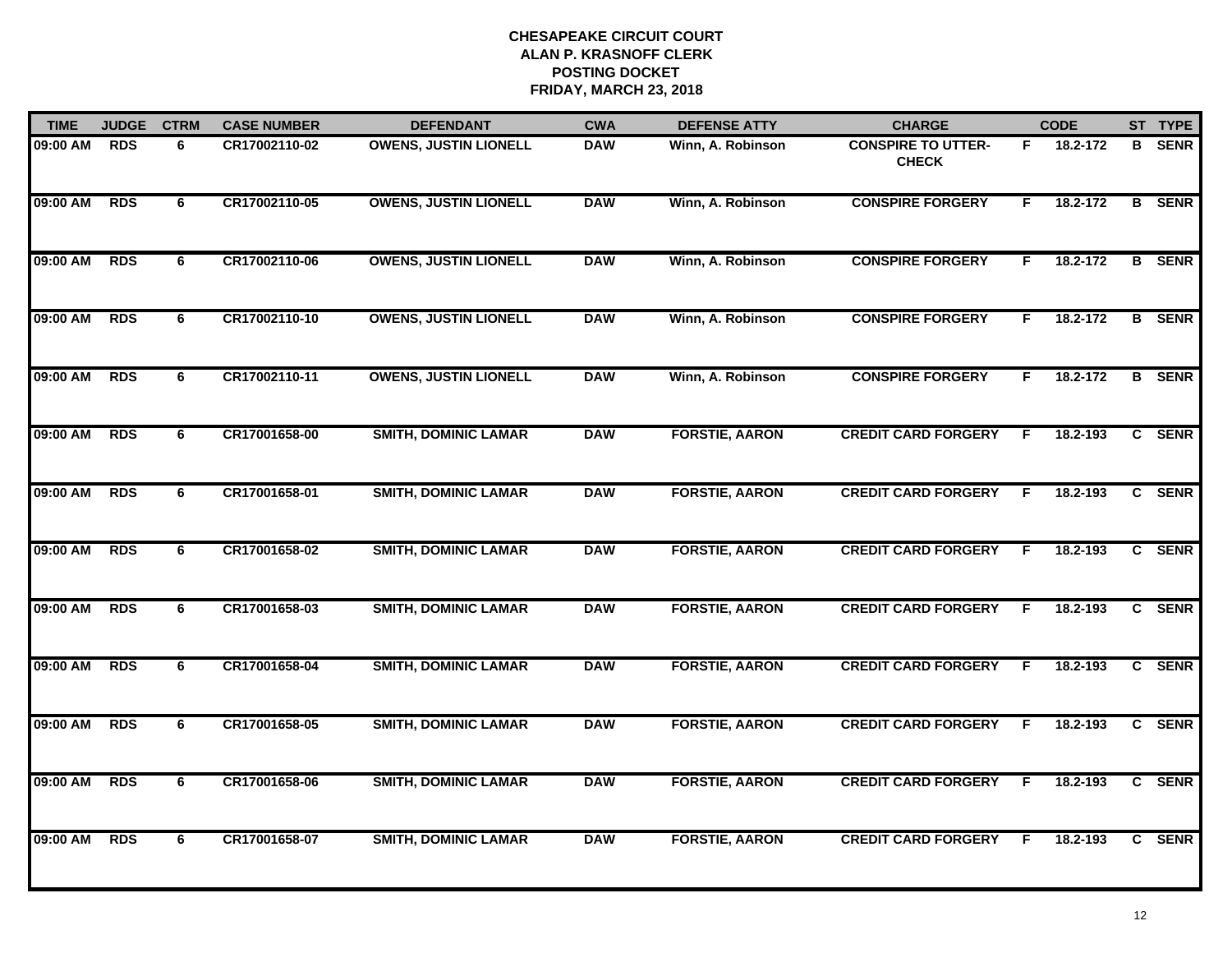| <b>TIME</b> | <b>JUDGE</b> | <b>CTRM</b> | <b>CASE NUMBER</b> | <b>DEFENDANT</b>            | <b>CWA</b> | <b>DEFENSE ATTY</b>       | <b>CHARGE</b>              |    | <b>CODE</b> | <b>ST</b> | <b>TYPE</b> |
|-------------|--------------|-------------|--------------------|-----------------------------|------------|---------------------------|----------------------------|----|-------------|-----------|-------------|
| 09:00 AM    | <b>RDS</b>   | 6           | CR17001658-08      | <b>SMITH, DOMINIC LAMAR</b> | <b>DAW</b> | <b>FORSTIE, AARON</b>     | <b>CREDIT CARD FORGERY</b> | E  | 18.2-193    | C.        | <b>SENR</b> |
| 09:00 AM    | <b>RDS</b>   | 6           | CR17001658-09      | <b>SMITH, DOMINIC LAMAR</b> | <b>DAW</b> | <b>FORSTIE, AARON</b>     | <b>CREDIT CARD FORGERY</b> | F. | 18.2-193    | C.        | <b>SENR</b> |
| 09:00 AM    | <b>RDS</b>   | 6.          | CR18000268-00      | <b>SPAIN, MELNIEKQUE</b>    | <b>DAW</b> | <b>OLIVER, FLOYD</b>      | <b>UTTER</b>               | F  | 18.2-172    | в         | <b>PLEA</b> |
| 09:00 AM    | <b>RDS</b>   | 6           | CR18000268-01      | <b>SPAIN, MELNIEKQUE</b>    | <b>DAW</b> | OLIVER, FLOYD             | <b>FORGERY</b>             | F. | 18.2-172    | в         | <b>PLEA</b> |
| 09:00 AM    | <b>RDS</b>   | 6.          | CR18000268-02      | <b>SPAIN, MELNIEKQUE</b>    | <b>DAW</b> | <b>OLIVER, FLOYD</b>      | <b>ATTEMPT TO OBTAIN</b>   | F  | 18.2-178    | В         | <b>PLEA</b> |
| 02:00 PM    | <b>TSW</b>   | 4           | CR17001378-00      | <b>BRITT, BRENDA RENEA</b>  | <b>MLK</b> | <b>FLANDERS, JOSHUA B</b> | <b>POSSESS COCAINE</b>     | F  | 18.2-250    | B         | <b>MENT</b> |